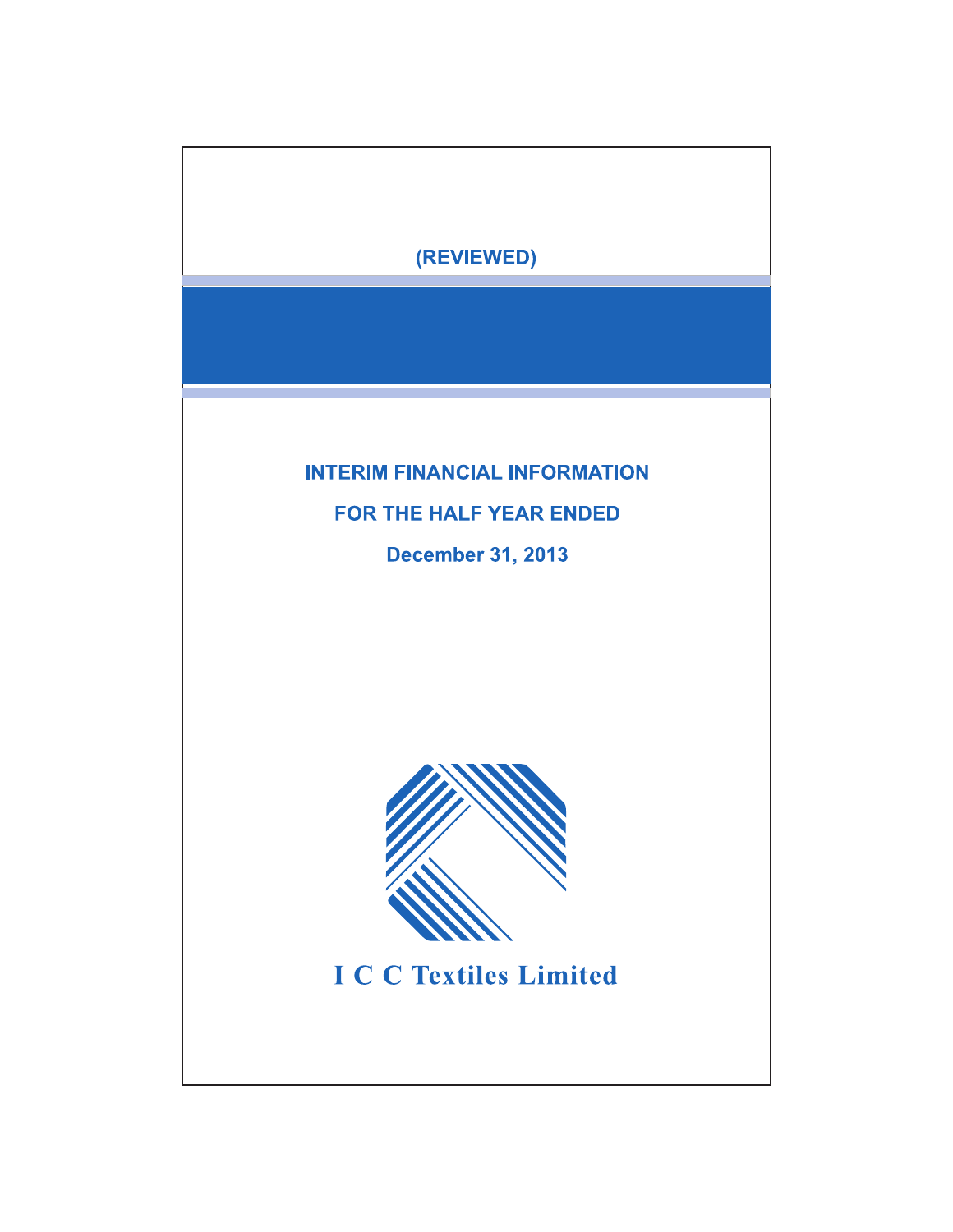# **DIRECTORS' REPORT TO THE MEMBERS**

On behalf of the Board of Directors, I hereby present the interim financial information of the company for the half year ended on December 31, 2013.

The Sales decreased by 10.48% to Rs. 770.316 million during the half year as compared to Rs. 860.481 million for the corresponding period of the previous year. The company incurred an after tax loss of Rs. 7.394 million as against an after tax loss of Rs. 28.374 million in the corresponding period resulting in loss per share of Rs. 0.25 (Jul - Dec 2012 Rs. 0.95).

Without qualifying their report to members the auditors have drawn attention to note 1.2 to the interim financial information. Considering continuous support from sponsors / directors / financial institutions and the management's commitment, we are of the view that there are no significant doubts about the company's ability to continue as a going concern. Therefore, these accounts have been prepared on going concern basis.

Fabric sales in Sq Meters at 60 picks also reduced by 4.645 million (30%) i,e from 15.555 million to 10.909 million. The last 6 months have been the worst period ever, with respect to enormous scheduled and unscheduled electricity load shedding, resulting in loss of production, quality and timely deliveries. Meanwhile, we are continuing our efforts to secure a gas connection from SNGPL, thereby enabling us to set up our own continuous and cheaper captive generation capacity, so that we are at par with our competitors.

Fuel and power cost increased by Rs. 15.260 million (16.0%) i.e. from Rs. 97.739 million during Jul 2012 to Dec 2012 to Rs. 112.999 million during the current period due to hike in electricity teriff by 59% and consumption of excessive diesel due to cited load shedding.

On the positive side, US\$ exchange rate increased from Rs. 96.90 in Dec 2012 to Rs. 105.00 in Dec 2013, however, full benifit of the rupee depreciation could not be availed due to reduced production.

Moreover, overdue principal installment (Due on Mar 29, 2013) along with current installment due on Sep 30, 2013 of Rs. 14.896 million each has been paid by the company on 30.12.2013 resulting in no overdue amount.

Finally, on a positive note, GSP duty preference was granted by the EU on textile imports from Pakistan starting January this year. However, we look forward to seeing improved Market Access and viability on the weaving sector of Pakistan.

The directors would like to record their appreciation for the continued commitment and hard work being carried out by the employees of the company.

For and on behalf of the Board of Directors

Lahore Dated: February 28, 2014 **SHAFIQ A. SIDDIQI** Chief Executive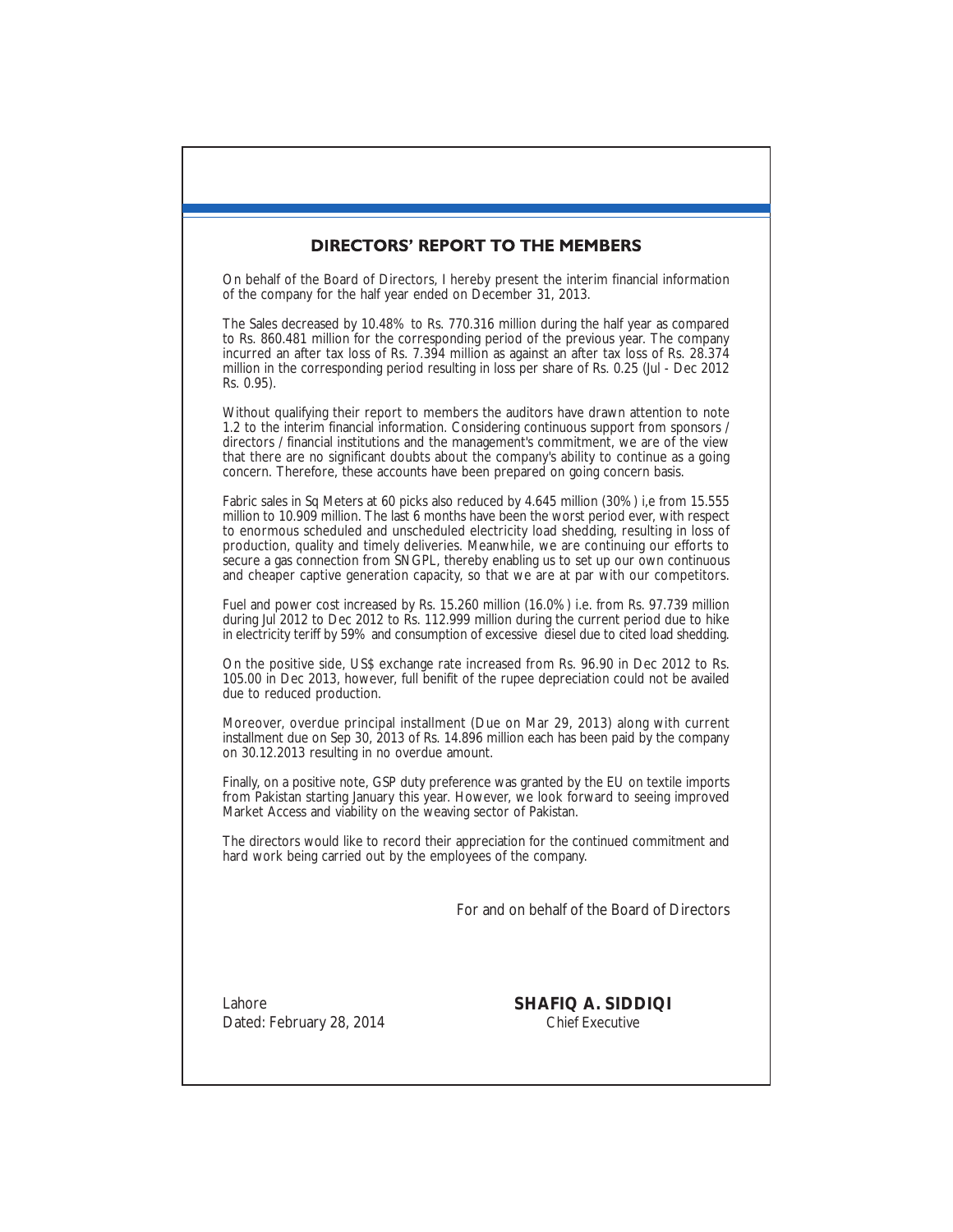

# An instinct for growth"

**Anium Asim Shahid Rahman** 1-Inter Floor, Eden Centre,<br>43-Jail Road, Lahore 54000. Pakistan +92 42 37590 214-16, 37565 430-31 F +92 42 37599 023 www.gtpak.com

# **AUDITORS' REPORT TO THE MEMBERS ON REVIEW OF INTERIM FINANCIAL INFORMATION**

### **Introduction**

We have reviewed the accompanying condensed interim balance sheet of ICC Textiles Limited as at December 31, 2013 and the related condensed interim profit and loss account, condensed interim statement of comprehensive income, condensed interim cash flow statement, condensed interim statement of changes in equity and notes to the accounts for the six-month period then ended (herein-after referred to as the "interim financial information"). Management is responsible for the preparation and presentation of this interim financial information in accordance with approved accounting standards as applicable in Pakistan for interim financial reporting. Our responsibility is to express a conclusion on this interim financial information based on our review.

#### **Scope of Review**

We conducted our review in accordance with International Standard on Review Engagements 2410, "Review of Interim Financial Information Performed by the Independent Auditor of the Entity". A review of interim financial information consists of making inquiries, primarily of persons responsible for financial and accounting matters, and applying analytical and other review procedures. A review is substantially less in scope than an audit conducted in accordance with International Standards on Auditing and consequently does not enable us to obtain assurance that we would become aware of all significant matters that might be identified in an audit. Accordingly, we do not express an audit opinion.

#### **Conclusion**

Based on our review, nothing has come to our attention that causes us to believe that the accompanying interim financial information is not prepared, in all material respects, in accordance with approved accounting standards as applicable in Pakistan for interim financial reporting.

### **Emphasis of Matter**

We draw attention towards note 1.2 to the interim financial information which describes that the Company has incurred loss of Rs. 7.394 million during the period ended December 31, 2013 and, as of that date, its current liabilities exceeded its current assets by Rs. 462.893 million, and its accumulated losses stood at Rs. 534.436 million. These conditions indicate the existence of a material uncertainty that may cast significant doubt about the Company's ability to continue as a going concern. This interim financial information has, however, been prepared on a going concern basis for the reasons, as more fully explained in note 1.2 to the interim financial information. Our conclusion is not qualified in respect of this matter.

**CHARTERED ACCOUNTANTS** Engagement Partner: Imran Afzal Lahore Dated: 28 February 2014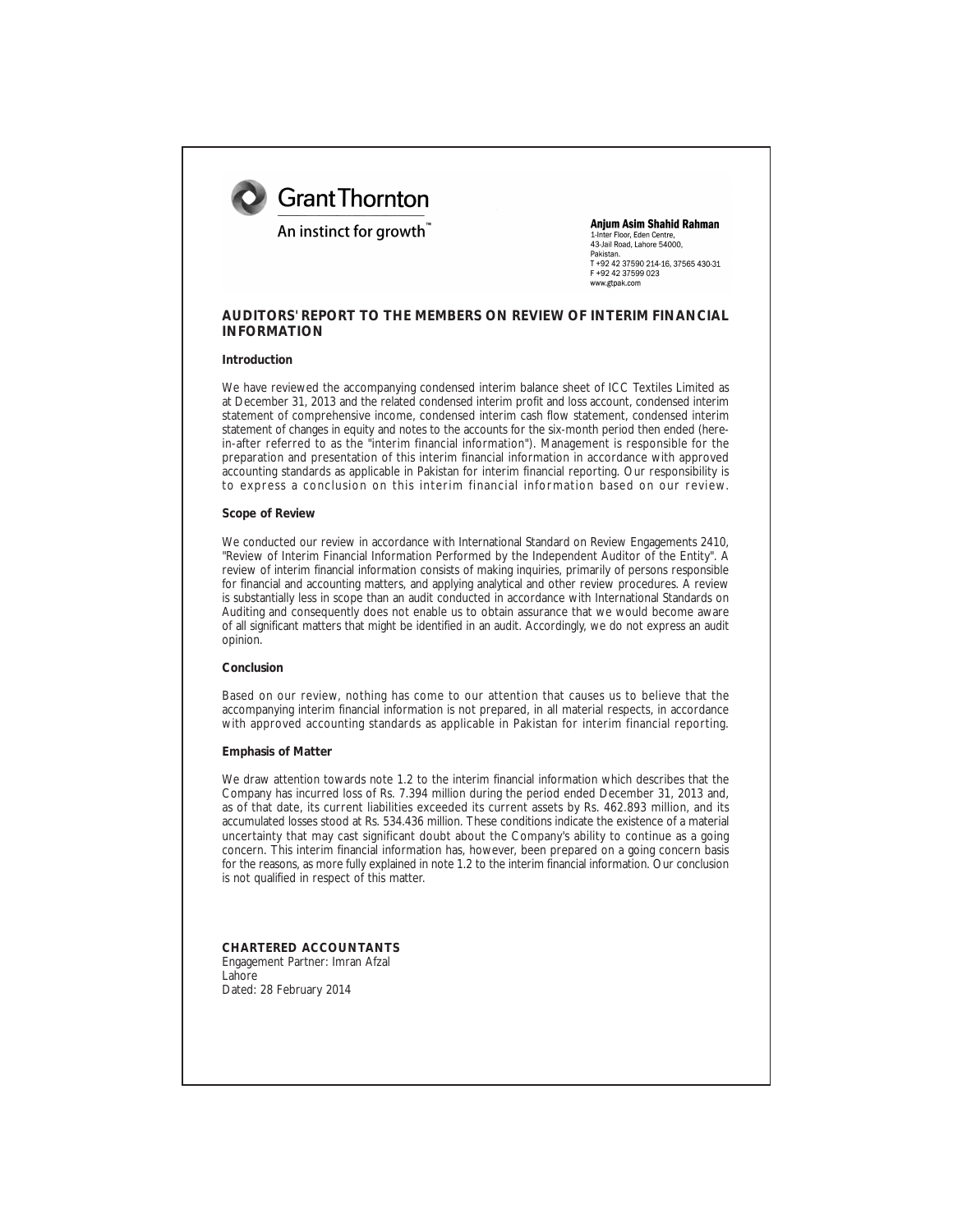# **I C C Textiles Limited**

# **CONDENSED INTERIM BALANCE SHEET** AS AT DECEMBER 31, 2013

|                                                                                                        |                        | Un-audited                     | Audited                        |
|--------------------------------------------------------------------------------------------------------|------------------------|--------------------------------|--------------------------------|
|                                                                                                        |                        | Dec 31, 2013                   | June 30, 2013                  |
|                                                                                                        | <b>Note</b>            | <b>Rupees</b>                  | Rupees                         |
| EQUITY AND LIABILITIES                                                                                 |                        |                                | Restated                       |
| SHARE CAPITAL AND RESERVES                                                                             |                        |                                |                                |
| Share capital<br><b>Accumulated loss</b>                                                               | $\boldsymbol{6}$       | 300,011,200<br>(534, 436, 306) | 300,011,200<br>(535, 518, 818) |
|                                                                                                        |                        |                                |                                |
|                                                                                                        |                        | (234, 425, 106)                | (235, 507, 618)                |
| SURPLUS ON REVALUATION OF PROPERTY.<br>PLANT AND EQUIPMENT                                             |                        | 490,326,588                    | 498,803,281                    |
| <b>NON CURRENT LIABILITIES</b>                                                                         |                        |                                |                                |
| Long term financing from directors<br>Long term financing from commercial banks                        | 7<br>8                 | 38,478,989                     | 33,298,951                     |
| Deferred liabilities                                                                                   | 9                      | 201,015,106                    | 200,404,463                    |
|                                                                                                        |                        | 239,494,095                    | 233,703,414                    |
| <b>CURRENT LIABILITIES</b>                                                                             |                        |                                |                                |
| Trade and other payables                                                                               |                        | 136, 103, 477                  | 163,562,795                    |
| Mark-up accrued                                                                                        |                        | 14,038,801                     | 13,241,081                     |
| Short term borrowings<br>Current portion of long term liabilities                                      | 8                      | 553,227,407<br>15,896,104      | 518,822,796<br>47,688,310      |
|                                                                                                        |                        |                                |                                |
|                                                                                                        |                        | 719,265,789                    | 743,314,982                    |
|                                                                                                        |                        | 1,214,661,366                  | 1,240,314,059                  |
| CONTINGENCIES AND COMMITMENTS                                                                          | 10                     |                                |                                |
| <b>ASSETS</b>                                                                                          |                        |                                |                                |
|                                                                                                        |                        |                                |                                |
| <b>NON CURRENT ASSETS</b><br>Operating fixed assets                                                    | 11                     | 956,610,361                    | 979,040,176                    |
| Long term loans and advances                                                                           |                        | 49,333                         | 14,000                         |
| Long term deposits and prepayments                                                                     |                        | 1,629,034                      | 1,629,034                      |
|                                                                                                        |                        | 958,288,728                    | 980,683,210                    |
| <b>CURRENT ASSETS</b>                                                                                  |                        |                                |                                |
| Stores, spares and loose tools                                                                         |                        | 35,567,117                     | 37,067,120                     |
| Stock in trade                                                                                         |                        | 133,979,696                    | 140, 162, 196                  |
| Trade debts                                                                                            |                        | 18,013,195                     | 25,662,555                     |
| Loans and advances                                                                                     |                        | 13,972,068<br>5,017,972        | 6,300,138                      |
| Trade deposits and short term prepayments<br>Balances with statutory authorities and other receivables |                        | 36,815,610                     | 1,552,482<br>31,682,207        |
| Advance income tax - net                                                                               |                        | 11,039,217                     | 11,705,636                     |
| Cash and bank balances                                                                                 |                        | 1,967,763                      | 5,498,515                      |
|                                                                                                        |                        | 256,372,638                    | 259,630,849                    |
|                                                                                                        |                        | 1,214,661,366                  | 1,240,314,059                  |
| The annexed notes from 1 to 15 forms an integral part of this interim financial information.           |                        |                                |                                |
|                                                                                                        |                        |                                |                                |
| Lahore                                                                                                 |                        |                                |                                |
| Dated: February 28, 2014                                                                               | <b>Chief Executive</b> |                                | Director                       |
|                                                                                                        |                        |                                |                                |
|                                                                                                        |                        |                                |                                |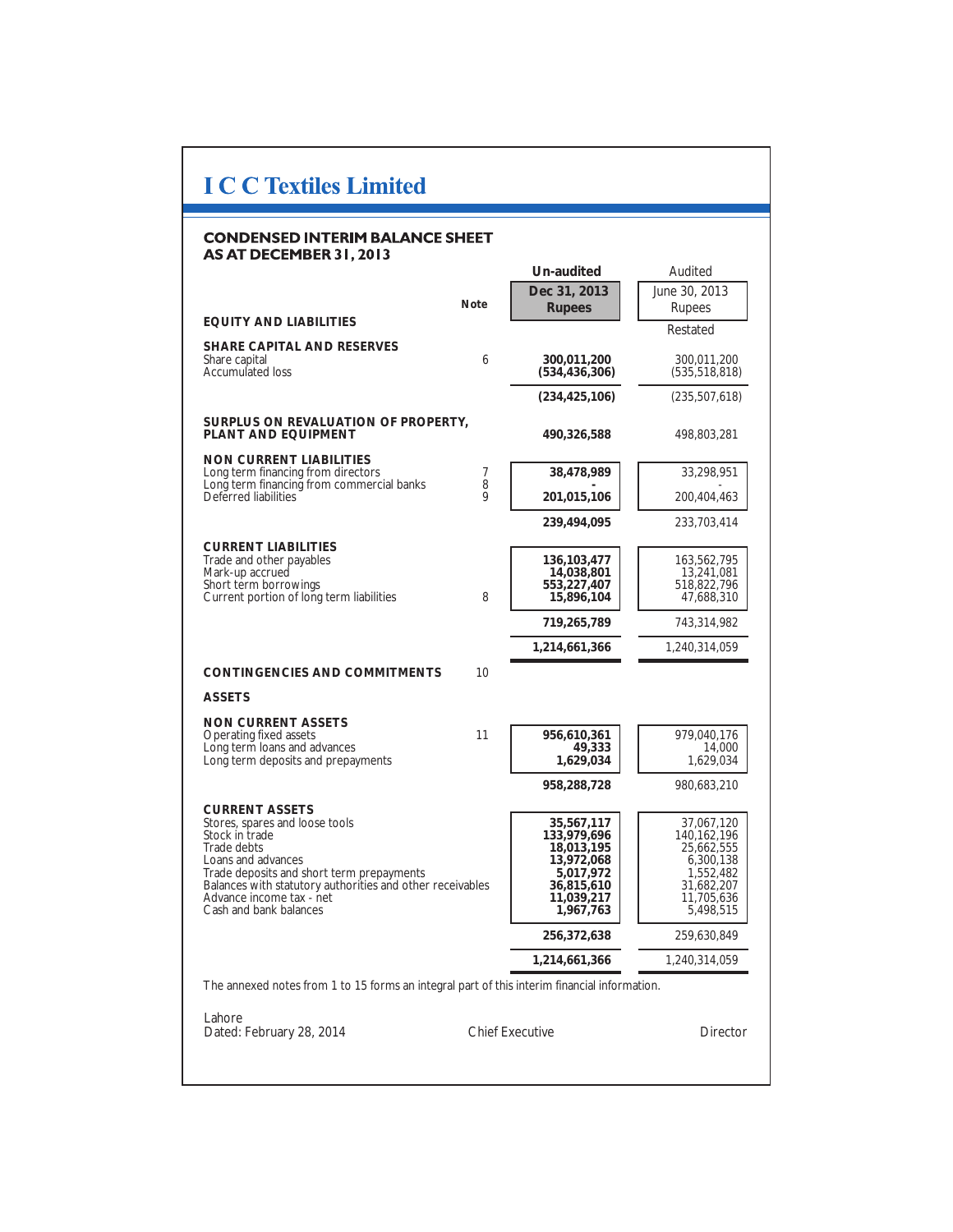# CONDENSED INTERIM PROFIT AND LOSS ACCOUNT (UN-AUDITED)<br>FOR THE HALF YEAR ENDED<br>DECEMBER 31, 2013

|                                                                                                       | Half Year Ended                           |                                             | Quarter Ended                              |                                          |
|-------------------------------------------------------------------------------------------------------|-------------------------------------------|---------------------------------------------|--------------------------------------------|------------------------------------------|
| Note                                                                                                  | December 31.<br>2013<br><b>Rupees</b>     | December 31.<br>2012<br><b>Rupees</b>       | December 31.<br>2013<br><b>Rupees</b>      | December 31.<br>2012<br><b>Rupees</b>    |
|                                                                                                       |                                           |                                             |                                            |                                          |
| <b>SALES - NET</b>                                                                                    | 770,316,098                               | 860,480,786                                 | 364,912,663                                | 501,247,937                              |
| 12<br><b>COST OF SALES</b>                                                                            | (796,079,642)                             | (857, 429, 893)                             | (382, 801, 055)                            | (495, 579, 460)                          |
| <b>GROSS (LOSS) / PROFIT</b>                                                                          | (25,763,544)                              | 3,050,893                                   | (17,888,392)                               | 5,668,477                                |
| <b>OPERATING EXPENSES</b><br>Administrative expenses<br>Distribution cost<br>Other operating expenses | (17.992.184)<br>(7,674,588)<br>(436, 532) | (16, 232, 886)<br>(8,734,813)<br>(421, 621) | (9, 110, 220)<br>(3,826,453)<br>(232, 423) | (8,602,973)<br>(4,781,971)<br>(222, 135) |
|                                                                                                       | (26, 103, 304)                            | (25, 389, 320)                              | (13, 169, 097)                             | (13,607,079)                             |
| <b>OPERATING (LOSS)</b>                                                                               | (51,866,848)                              | (22, 338, 427)                              | (31,057,489)                               | (7,938,602)                              |
| OTHER OPERATING INCOME                                                                                | 80,768,763                                | 34,138,262                                  | 62,988,430                                 | 16,803,686                               |
| <b>OPERATING PROFIT</b><br><b>BEFORE FINANCE COST</b>                                                 | 28,901,915                                | 11,799,835                                  | 31,930,942                                 | 8,865,084                                |
| <b>FINANCE COST</b>                                                                                   | (33,051,344)                              | (39, 383, 546)                              | (16, 905, 844)                             | (18, 178, 613)                           |
| (LOSS) / PROFIT<br><b>BEFORE TAXATION</b>                                                             | (4, 149, 429)                             | (27, 583, 711)                              | 15,025,098                                 | (9,313,529)                              |
| <b>TAXATION</b>                                                                                       | (3,244,753)                               | (790, 099)                                  | (2,996,987)                                | (814, 591)                               |
| (LOSS) / PROFIT<br><b>AFTER TAXATION</b>                                                              | (7, 394, 182)                             | (28, 373, 810)                              | 12,028,111                                 | (10, 128, 120)                           |
| (LOSS) / EARNING PER SHARE<br>- BASIC AND DILUTED                                                     | (0.25)                                    | (0.95)                                      | 0.40                                       | (0.34)                                   |

The annexed notes from 1 to 15 forms an integral part of this interim financial information.

Lahore Dated: February 28, 2014 Chief Executive Director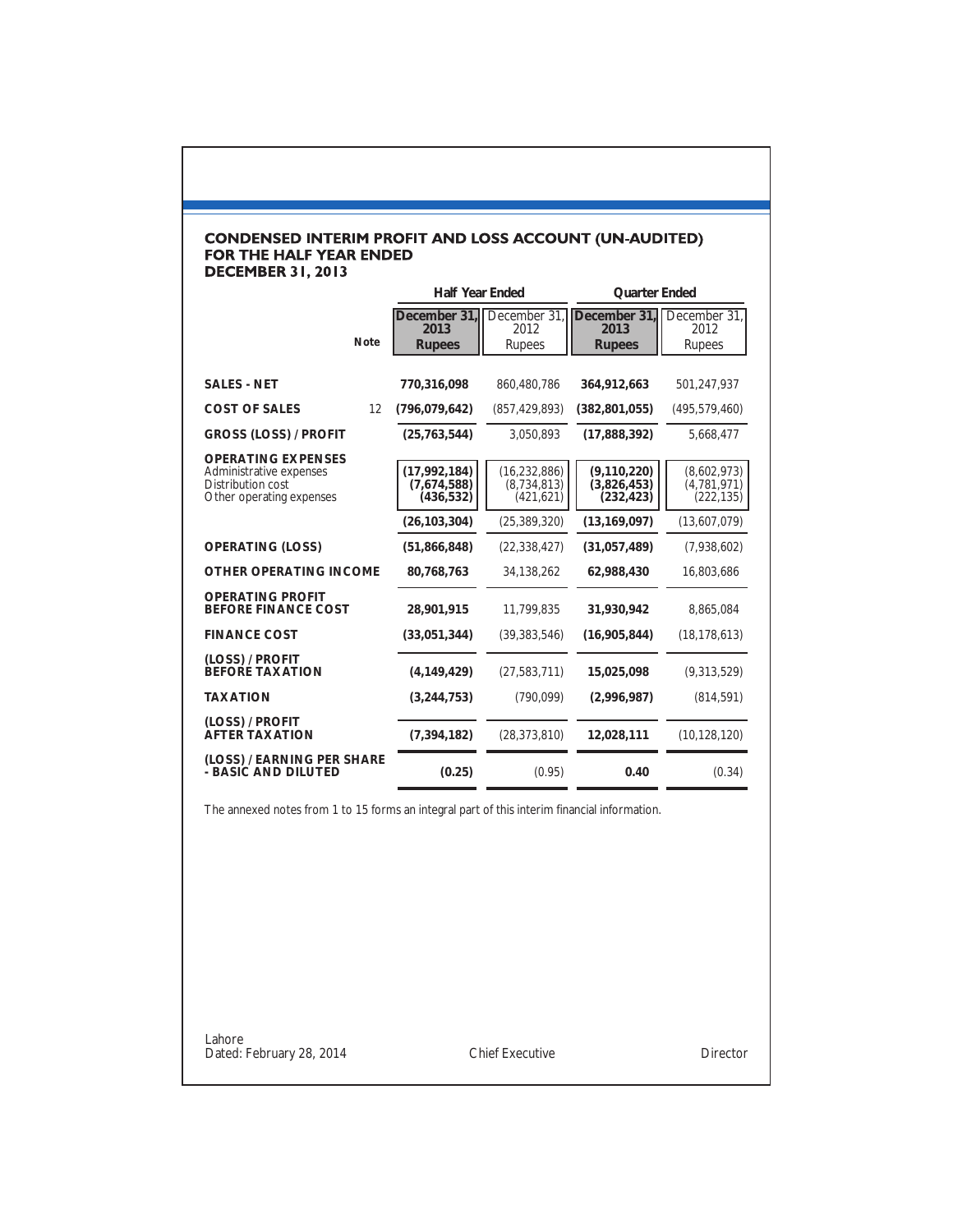| <b>I C C Textiles Limited</b>                                                                                                                                                     |                                |                                       |                                         |                                       |  |
|-----------------------------------------------------------------------------------------------------------------------------------------------------------------------------------|--------------------------------|---------------------------------------|-----------------------------------------|---------------------------------------|--|
| <b>CONDENSED INTERIM STATEMENT OF CHANGES IN EQUITY (UN-AUDITED)</b><br><b>FOR THE HALF YEAR ENDED</b>                                                                            |                                |                                       |                                         |                                       |  |
| <b>DECEMBER 31, 2013</b>                                                                                                                                                          | Note                           | Paid-up<br>Capital<br>Rupees          | Accumulated<br>(Loss)<br><b>Rupees</b>  | Total<br><b>Rupees</b>                |  |
| Balance as at July 01, 2012 - as previously reported                                                                                                                              |                                |                                       | 300,011,200 (555,875,617) (255,864,417) |                                       |  |
| Effect of retrospective change in accounting policy                                                                                                                               | 3                              |                                       | 1,574,818                               | 1,574,818                             |  |
| Loss for the period<br>Other comprehensive income for the period                                                                                                                  |                                |                                       | (28, 373, 810)                          | (28, 373, 810)                        |  |
| Total comprehensive loss for the period<br>Transfer from surplus on revaluation of property,<br>plant and equipment on account of                                                 |                                |                                       | (28, 373, 810)                          | (28, 373, 810)                        |  |
| incremental depreciation-net of tax                                                                                                                                               |                                |                                       | 8,476,694                               | 8,476,694                             |  |
| Balance as at December 31, 2012 - restated                                                                                                                                        |                                |                                       | 300,011,200 (574,197,915) (274,186,715) |                                       |  |
| Balance as at July 01, 2013 - as previously reported                                                                                                                              |                                |                                       | 300,011,200 (535,938,713) (235,927,513) |                                       |  |
| Effect of retrospective change in accounting policy                                                                                                                               | 3                              |                                       | 419,895                                 | 419,895                               |  |
| Loss for the period<br>Other comprehensive income for the period                                                                                                                  |                                |                                       | (7, 394, 182)                           | (7, 394, 182)                         |  |
| Total comprehensive loss for the period<br>Transfer from surplus on revaluation of property.<br>plant and equipment on account of                                                 |                                |                                       | (7, 394, 182)                           | (7, 394, 182)                         |  |
| incremental depreciation-net of tax                                                                                                                                               |                                |                                       | 8,476,694                               | 8,476,694                             |  |
| Balance as at December 31, 2013<br>300,011,200 (534,436,306) (234,425,106)                                                                                                        |                                |                                       |                                         |                                       |  |
| The annexed notes from 1 to 15 forms an integral part of this interim financial information.                                                                                      |                                |                                       |                                         |                                       |  |
| <b>Chief Executive</b>                                                                                                                                                            |                                |                                       |                                         | Director                              |  |
| <b>CONDENSED INTERIM STATEMENT OF COMPREHENSIVE INCOME (UN-AUDITED)</b>                                                                                                           |                                |                                       |                                         |                                       |  |
| FOR THE HALF YEAR ENDED<br><b>DECEMBER 31, 2013</b>                                                                                                                               | Half Year Ended                |                                       | Quarter Ended                           |                                       |  |
|                                                                                                                                                                                   | December 31.<br>2013<br>Rupees | December 31,<br>2012<br><b>Rupees</b> | December 31.<br>2013<br>Rupees          | December 31.<br>2012<br><b>Rupees</b> |  |
| PROFIT / (LOSS)<br><b>AFTER TAXATION</b>                                                                                                                                          | (7, 394, 182)                  | (28, 373, 810)                        | 12,028,111                              | (10, 128, 120)                        |  |
| Other comprehensive income<br>Items that will not be reclassified<br>to profit or (loss) account<br>Items that may be reclassified<br>subsequently to profit<br>or (loss) account |                                |                                       |                                         |                                       |  |
| Other comprehensive income<br>for the period                                                                                                                                      |                                |                                       |                                         |                                       |  |
| <b>TOTAL COMPREHENSIVE</b><br>INCOME / (LOSS)<br><b>FOR THE PERIOD</b>                                                                                                            | (7, 394, 182)                  | (28, 373, 810)                        | 12,028,111                              | (10, 128, 120)                        |  |
| The annexed notes from 1 to 15 forms an integral part of this interim financial information.                                                                                      |                                |                                       |                                         |                                       |  |
| <b>Chief Executive</b>                                                                                                                                                            |                                |                                       |                                         | Director                              |  |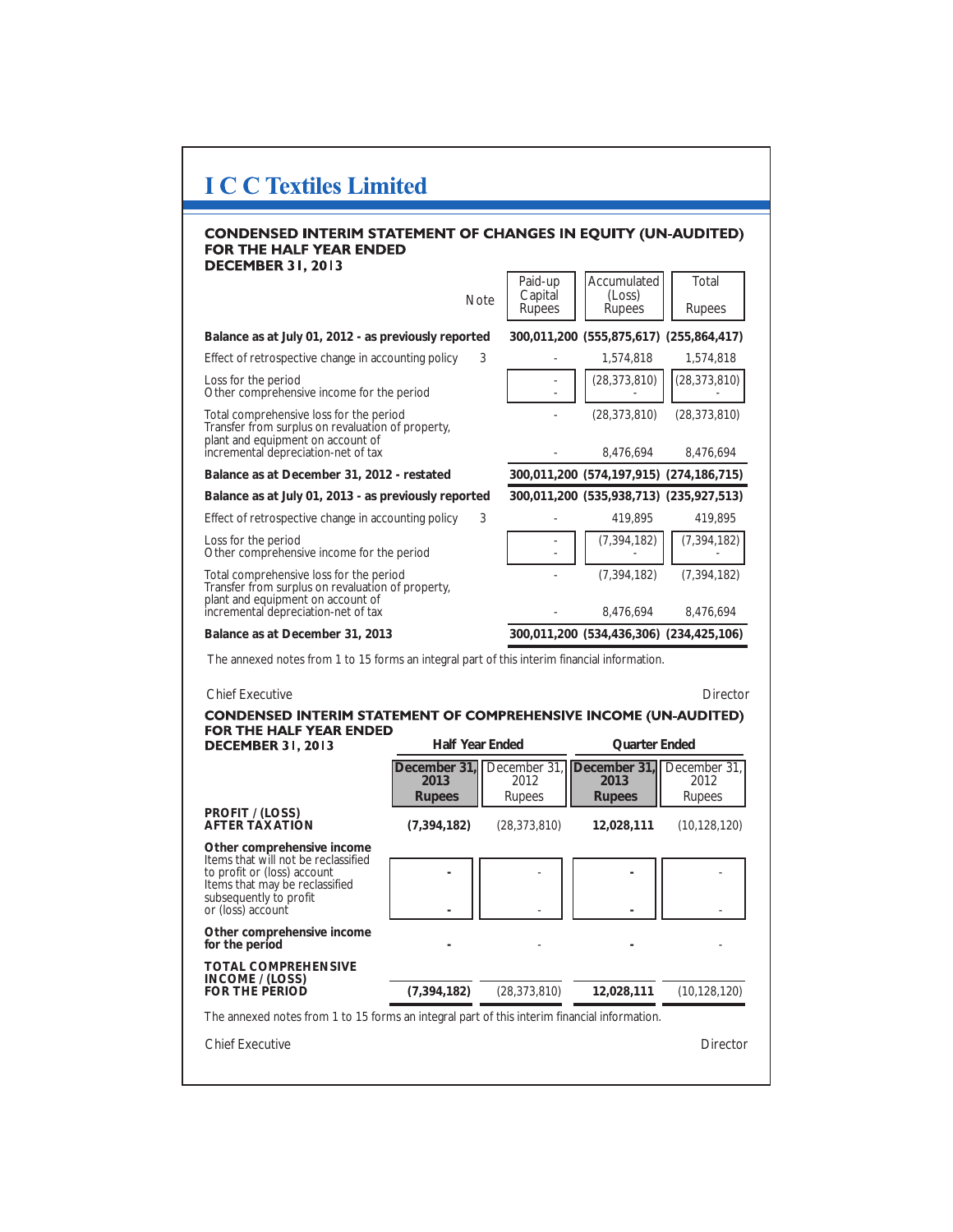| <b>CONDENSED INTERIM STATEMENT OF CASH FLOWS (UN-AUDITED)</b><br><b>FOR THE HALF YEAR</b>                                                                                                                                                  |                                                                                    |                                                                                     |
|--------------------------------------------------------------------------------------------------------------------------------------------------------------------------------------------------------------------------------------------|------------------------------------------------------------------------------------|-------------------------------------------------------------------------------------|
| <b>ENDED DECEMBER 31, 2013</b><br>Note                                                                                                                                                                                                     | December 31,<br>2013<br>Rupees                                                     | December 31,<br>2012<br>Rupees                                                      |
| CASH FLOWS FROM OPERATING ACTIVITIES<br>Profit / (Loss) for the period before taxation<br>Adjustments for:                                                                                                                                 | (4, 149, 429)                                                                      | (27, 583, 711)                                                                      |
| Depreciation on own assets<br>Amortization of interest free loans<br>Unwinding of discount<br>Staff gratuity<br><b>Finance cost</b>                                                                                                        | 23,451,235<br>(80, 734, 600)<br>1,591,669<br>7,690,911<br>33,051,344               | 23,567,896<br>(34, 132, 228)<br>2,992,509<br>7,207,679<br>39,383,546                |
|                                                                                                                                                                                                                                            | (14, 949, 441)                                                                     | 39,019,402                                                                          |
|                                                                                                                                                                                                                                            | (19,098,870)                                                                       | 11,435,691                                                                          |
| (Increase) / decrease in current assets<br>Stores, spares and loose tools<br>Stock in trade<br>Trade debts<br>Loans and advances<br>Trade deposits and short term prepayments<br>Balances with statutory authorities and other receivables | 1,500,003<br>6,182,500<br>7,649,361<br>(7,671,930)<br>(3,465,490)<br>(5, 133, 403) | 4,194,316<br>10,543,461<br>(16,659,478)<br>(3,833,170)<br>(2,101,231)<br>(729, 106) |
|                                                                                                                                                                                                                                            | (938, 959)                                                                         | (8,585,208)                                                                         |
| Increase / (decrease) in current liabilities<br>Trade and other payable                                                                                                                                                                    | (27, 459, 318)                                                                     | (60, 031, 233)                                                                      |
| Cash generated from operations                                                                                                                                                                                                             | (47, 497, 147)                                                                     | (57, 180, 749)                                                                      |
| Finance cost paid<br>Income taxes paid<br>Gratuity paid                                                                                                                                                                                    | (32, 253, 625)<br>(7, 142, 708)<br>(2,515,894)                                     | (42, 731, 347)<br>(5,859,228)<br>(976, 573)                                         |
|                                                                                                                                                                                                                                            | (41, 912, 227)                                                                     | (49, 567, 148)                                                                      |
| Net cash used in operating activities                                                                                                                                                                                                      | (89, 409, 374)                                                                     | (106, 747, 898)                                                                     |
| CASH FLOW FROM INVESTING ACTIVITIES<br>Long term advances and deposits<br>Purchase of property, plant and equipment                                                                                                                        | (35, 333)<br>(1,021,420)                                                           | 30,333<br>(2,429,648)                                                               |
| Net cash used in investing activities                                                                                                                                                                                                      | (1,056,753)                                                                        | (2,399,315)                                                                         |
| <b>CASH FLOW FROM FINANCING ACTIVITIES</b><br>Increase in short term borrowings<br>Repayment of long term financings from commercial banks                                                                                                 | 34,404,611<br>(31, 792, 206)                                                       | 38,816,813                                                                          |
| Proceeds of long term loans from associated company<br>Proceeds of long term loans from directors<br>Liabilities against assets subject to finance lease                                                                                   | 84,322,970                                                                         | 45,000,000<br>(105, 490)                                                            |
| Net cash flows from financing activities                                                                                                                                                                                                   | 86,935,375                                                                         | 83,711,323                                                                          |
| Net (decrease) in cash and cash equivalents<br>Cash and cash equivalents at the beginning of the period                                                                                                                                    | (3,530,752)<br>5,498,515                                                           | (25, 435, 890)<br>38,028,859                                                        |
| Cash and cash equivalents at the end of the period                                                                                                                                                                                         | 1,967,762                                                                          | 12,592,968                                                                          |
| The annexed notes from 1 to 15 forms an integral part of this interim financial information.                                                                                                                                               |                                                                                    |                                                                                     |
| <b>Chief Executive</b>                                                                                                                                                                                                                     |                                                                                    | Director                                                                            |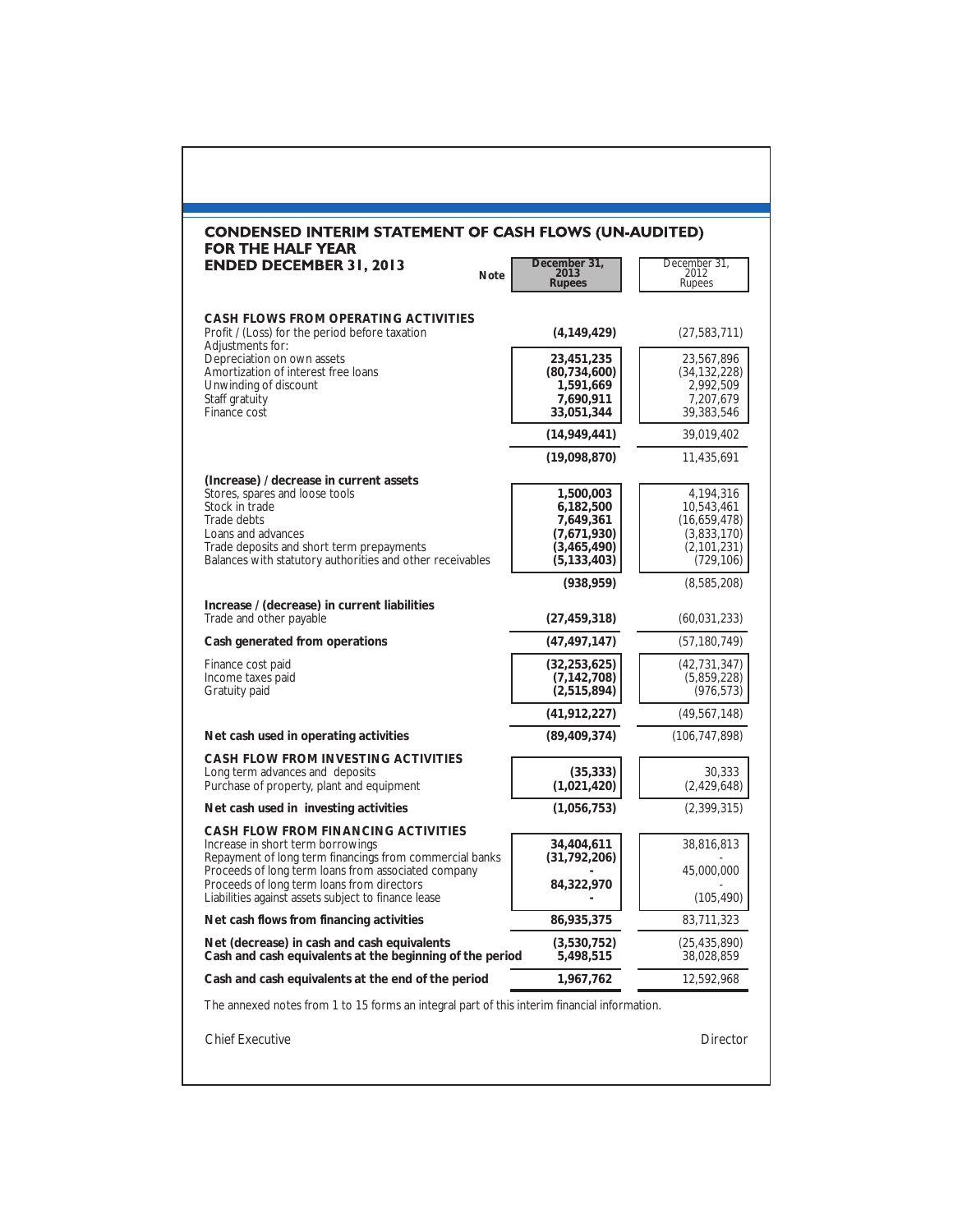# **I C C Textiles Limited**

# **NOTES TO THE CONDENSED INTERIM FINANCIAL INFORMATION (UN-AUDITED)** FOR THE HALF YEAR ENDED DECEMBER 31, 2013

## **1. THE COMPANY AND ITS OPERATIONS**

- **1.1** ICC Textiles Limited ( "the Company" ) was incorporated in Pakistan on May 25, 1989 as a public limited Company under the Companies Ordinance, 1984. The shares of the Company are listed on the Lahore and Karachi Stock Exchanges of Pakistan. The principal activity of the Company is manufacturing and sale of grey fabric. The registered office of the Company is situated at 242-A, Anand Road, Upper Mall, Lahore.
- **1.2** During the period the Company incurred loss amounting to Rs. 7.394 million and has accumulated losses amounting to Rs. 534.436 million at the period end. In addition the Company's current liabilities exceeded its current assets by Rs. 462.893 million at the period end. Continuation of the company as a going concern is dependent on its ability to attain satisfactory levels of profitability in the future and continuous support of financial institutions by bringing its liabilities to serviceable levels and availability of adequate working capital through continuous support from:

(a) Principal lenders of the Company ; and

(b) the sponsors of the Company.

This condensed interim financial information has been prepared on going concern basis on the grounds that the Company will be able to achieve satisfactory levels of profitability in the future based on the plans drawn up by the management for this purpose and bringing its liabilities to serviceable levels and availability of adequate working capital from its lenders and sponsors.

This condensed interim financial information consequently does not include any adjustment relating to the realization of the assets and liquidation of its liabilities that might be necessary would Company be unable to continue as a going concern.

## **2. BASIS OF PREPARATION**

- **2.1** This condensed interim financial information is un-audited and is being submitted to the shareholders in accordance with the requirements of section 245 of the companies Ordinance 1984.
- **2.2** This condensed interim financial information of the company for the half year ended December 31, 2013 has been prepared in accordance with the requirements of International Accounting Standard (IAS) 34 "Interim Financial Reporting" and provisions of and directives issued under the Companies Ordinance, 1984. In case where requirements differ, the provisions of or directives<br>issued under the Companies Ordinance, 1984 have been followed. This condensed interim<br>financial information does not include all and should be read in conjunction with the annual financial statements of the Company for the year ended June 30, 2013.

#### **3. SIGNIFICANT ACCOUNTING POLICIES**

- **3.1** The accounting policies and methods of computation adopted for the preparation of these condensed interim financial information are consistent with those applied in the preparation of the preceding annual published financial statements of the Company for the year ended June 30, 2013 except as stated in note 3.2.
- **3.2** During the period the Company has adopted revised IAS 19 "Employees Benefits" and as a consequence has changed its accounting policy retrospectively related to recognition of actuarial<br>gains and losses and past service cost relating to employees benefit plan. The adoption of this<br>standard requires restatemen restatement of prior period figures, of this change in accounting policy is disclosed below:

|                                                                                                           | June 30, 2013<br><b>Rupees</b> | June 30, 2012<br><b>Rupees</b> |
|-----------------------------------------------------------------------------------------------------------|--------------------------------|--------------------------------|
| Impact on balance sheet<br>Net decrease in staff retirement benefits - gratuity<br>Net increase in equity | (419, 895)<br>419.895          | (1,574,818)<br>1.574.818       |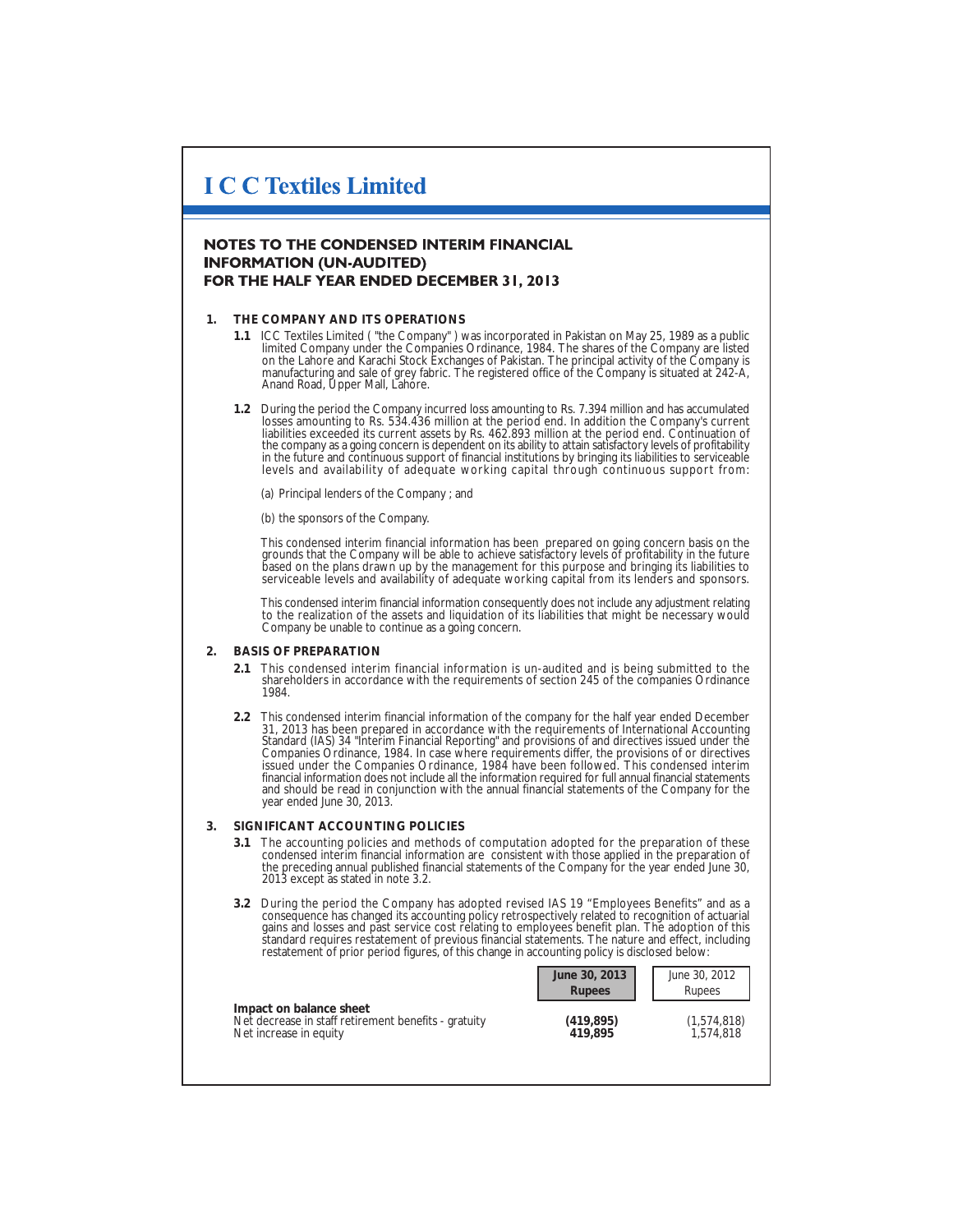|    | The Company follows a consistent practice of conducting actuarial valuation annually at each year end<br>and also considers that the above does not have material impact on Company's Condensed Interim<br>Profit and Loss Account and basic & diluted EPS.                                                                                          |     |                             |                           |  |  |
|----|------------------------------------------------------------------------------------------------------------------------------------------------------------------------------------------------------------------------------------------------------------------------------------------------------------------------------------------------------|-----|-----------------------------|---------------------------|--|--|
|    | In addition, few amendments and interpretation of IFRSs became effective during the current period,<br>However, that were either considered not to be relevant to the Company's operations or did not have<br>significant effect on the accounting policies of the Company.                                                                          |     |                             |                           |  |  |
| 4. | ACCOUNTING ESTIMATES AND JUDGMENTS                                                                                                                                                                                                                                                                                                                   |     |                             |                           |  |  |
|    | Judgments and estimates made by the management in the preparation of this condensed interim financial<br>information are the same as those applied to the proceeding annual published financial statements of<br>the Company for the year ended June 30, 2013.                                                                                       |     |                             |                           |  |  |
| 5. | FINANCIAL RISK MANAGEMENT                                                                                                                                                                                                                                                                                                                            |     |                             |                           |  |  |
|    | The financial risk management objectives and policies adopted by the Company are consistent with<br>those disclosed in the financial statements of the Company for the year ended June 30, 2013.                                                                                                                                                     |     |                             |                           |  |  |
|    |                                                                                                                                                                                                                                                                                                                                                      |     | Un-audited                  | Audited                   |  |  |
| 6. | <b>SHARE CAPITAL</b>                                                                                                                                                                                                                                                                                                                                 |     | Dec 31, 2013<br>Rupees      | June 30, 2013<br>Rupees   |  |  |
|    | Authorized share capital<br>32,000,000 (June 2013: 32,000,000)<br>ordinary shares of Rs.10 each                                                                                                                                                                                                                                                      |     | 320,000,000                 | 320,000,000               |  |  |
|    | Issued, Subscribed & Paid up share capital<br>30,001,120 (June 2013: 30,001,120)<br>ordinary shares of Rs.10 each fully paid in cash                                                                                                                                                                                                                 |     | 300,011,200                 | 300,011,200               |  |  |
| 7. | LONG TERM FINANCING FROM<br>DIRECTORS - Unsecured                                                                                                                                                                                                                                                                                                    |     |                             |                           |  |  |
|    | Original Loan amounts (Principal)<br>Less: present value adjustment                                                                                                                                                                                                                                                                                  |     | 124,922,970<br>(88,035,650) | 40,600,000<br>(7,301,049) |  |  |
|    |                                                                                                                                                                                                                                                                                                                                                      |     | 36,887,320                  | 33,298,951                |  |  |
|    | Add: Interest charged to profit and loss account                                                                                                                                                                                                                                                                                                     |     | 1,591,670                   |                           |  |  |
|    |                                                                                                                                                                                                                                                                                                                                                      |     | 38,478,990                  | 33,298,951                |  |  |
|    | 7.1 These interest free loans have been measured at amortized cost in accordance with International<br>Accounting Standard 39, Financial Instruments: Recognition and Measurement and have been<br>discounted using the weighted average interest rate ranging from 10.24% to 11.27%.                                                                |     |                             |                           |  |  |
| 8. | LONG TERM FINANCING FROM COMMERCIAL BANKS - Secured                                                                                                                                                                                                                                                                                                  |     |                             |                           |  |  |
|    | Principal<br>Less: Current portion                                                                                                                                                                                                                                                                                                                   |     | 15,896,104                  | 47,688,310                |  |  |
|    | Overdue<br>Due within following twelve months                                                                                                                                                                                                                                                                                                        |     | 15,896,104                  | 15,896,104<br>31,792,206  |  |  |
|    |                                                                                                                                                                                                                                                                                                                                                      |     |                             |                           |  |  |
| 9. | DEFERRED LIABILITIES                                                                                                                                                                                                                                                                                                                                 |     |                             |                           |  |  |
|    | Deferred liabilities - Gratuity<br>Deferred taxation                                                                                                                                                                                                                                                                                                 | 9.1 | 67,810,249<br>133,204,857   | 62,635,232<br>137,769,231 |  |  |
|    |                                                                                                                                                                                                                                                                                                                                                      |     | 201,015,106                 | 200,404,463               |  |  |
|    | 9.1 Deferred tax asset amounting to Rs. 229.956 million (June 2013: Rs. 195.907 million ) arising on<br>account of temporary differences mainly for property, plant and equipment, gratuity and unused<br>tax losses and unused tax credits has not been accounted for due to uncertainty regarding its<br>recoverability in the foreseeable future. |     |                             |                           |  |  |
|    | 10. CONTINGENCIES AND COMMITMENTS<br>10.1 Contingencies<br>There have been no change in contingencies since the last audited financial statements.                                                                                                                                                                                                   |     |                             |                           |  |  |
|    |                                                                                                                                                                                                                                                                                                                                                      |     |                             |                           |  |  |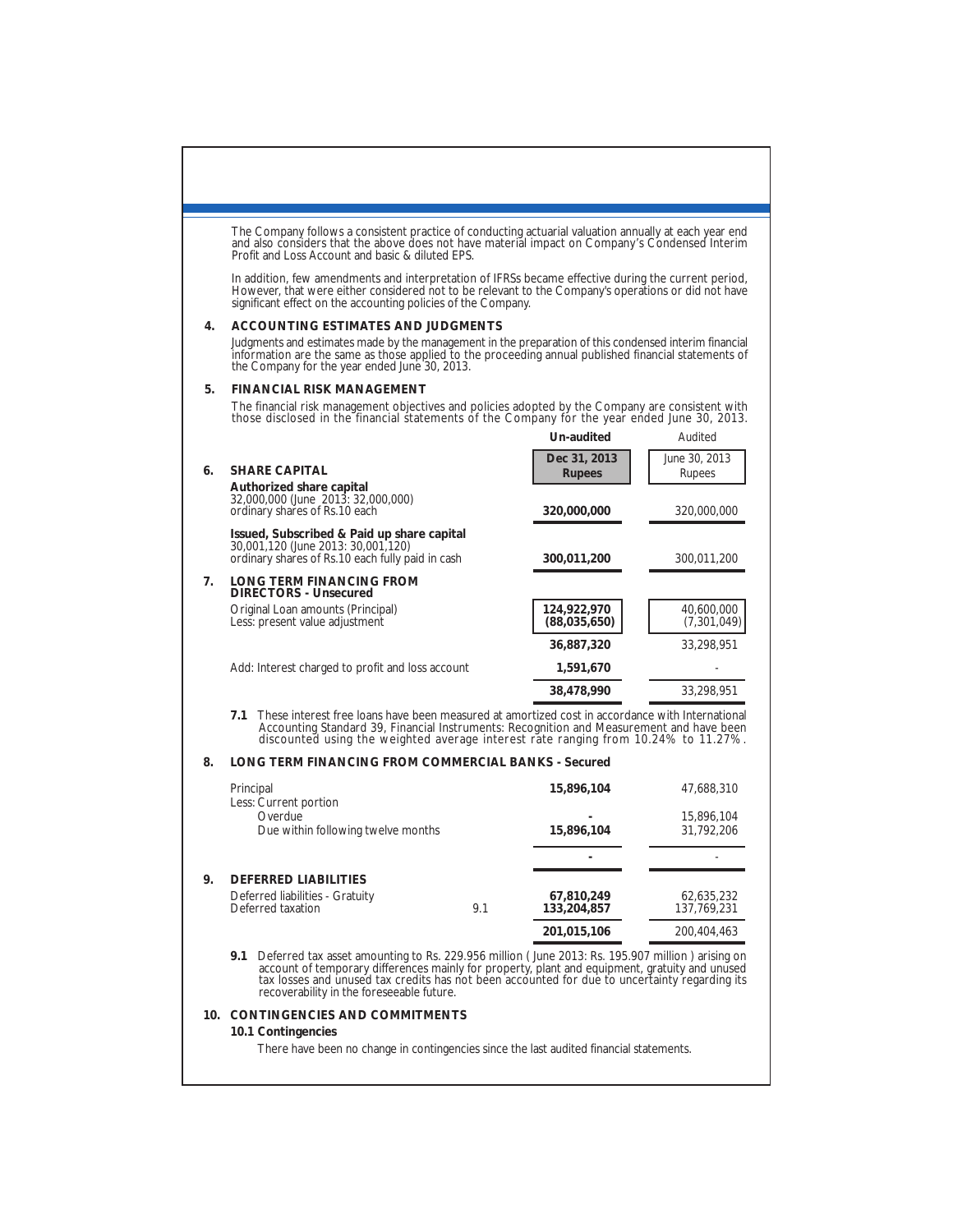| <b>I C C Textiles Limited</b>                                                                                                                                     |                                          |                                       |                              |                                           |                                                     |  |
|-------------------------------------------------------------------------------------------------------------------------------------------------------------------|------------------------------------------|---------------------------------------|------------------------------|-------------------------------------------|-----------------------------------------------------|--|
| 10.2 Commitments<br>Commitments against foreign bills amounts to Rs. 6.929 million (June 2013: Rs. 38.627 million).                                               |                                          |                                       |                              |                                           |                                                     |  |
| Commitments against irrevocable letters of credit for import of chemicals amounts to Rs. Nil<br>(June 2013: Rs. 1.441 million).                                   |                                          |                                       |                              | Un-audited                                | Audited                                             |  |
|                                                                                                                                                                   |                                          | Note                                  |                              | Dec 31, 2013<br>Rupees                    | June 30, 2013<br><b>Rupees</b>                      |  |
| 11. PROPERTY, PLANT AND EQUIPMENT                                                                                                                                 |                                          |                                       |                              |                                           |                                                     |  |
| <b>OPERATING FIXED ASSETS</b><br>11.1<br>Written down value - opening                                                                                             |                                          |                                       |                              | 979,040,176                               | 1,015,371,462                                       |  |
| Add: Cost of additions during<br>the period / year                                                                                                                |                                          | 11.1.1                                |                              | 1,021,420                                 | 11,190,984                                          |  |
|                                                                                                                                                                   |                                          |                                       |                              | 980,061,596                               | 1,026,562,446                                       |  |
| Disposal during the period / year (W.D.V.)<br>Depreciation charge for the period / year                                                                           |                                          |                                       |                              | 23,451,235                                | 378,212<br>47,144,058                               |  |
|                                                                                                                                                                   |                                          |                                       |                              | 23,451,235                                | 47,522,270                                          |  |
| Written down value - closing                                                                                                                                      |                                          |                                       |                              | 956,610,361                               | 979,040,176                                         |  |
| 11.1.1<br>Cost of additions to owned assets<br>Plant and machinery<br>Office equipment<br><b>Furniture and fixtures</b><br><b>Vehicles</b><br>Electric appliances |                                          |                                       | 835,376<br>186,044           |                                           | 10,691,849<br>183,775<br>6,500<br>274,390<br>34,470 |  |
|                                                                                                                                                                   |                                          |                                       |                              | 1,021,420                                 | 11,190,984                                          |  |
|                                                                                                                                                                   | <b>Half Year Ended</b>                   |                                       |                              | Quarter Ended                             |                                                     |  |
|                                                                                                                                                                   | December 31<br>2013<br><b>Rupees</b>     | December 31.<br>2012<br><b>Rupees</b> |                              | December 31.<br>2013<br><b>Rupees</b>     | December 31,<br>2012<br><b>Rupees</b>               |  |
| 12.<br><b>COST OF SALES</b>                                                                                                                                       |                                          |                                       |                              |                                           |                                                     |  |
| Raw materials consumed<br>Salaries, wages and other benefits<br>Factory overheads                                                                                 | 565,470,950<br>52,421,917<br>184,455,316 | 637,282,397<br>165,291,550            | 53,196,798                   | 267,120,043<br>28, 263, 775<br>92,923,523 | 364,335,779<br>28,112,673<br>79,702,185             |  |
| (Increase)/Decrease in                                                                                                                                            | 802,348,183                              | 855,770,745                           |                              | 388,307,341                               | 472,150,637                                         |  |
| work in Process<br>Opening work in process<br>Closing work in process                                                                                             | 9,431,542<br>(15, 586, 421)              |                                       | 56,286,567<br>(56, 534, 753) | 15,146,505<br>(15, 586, 421)              | 59,599,836<br>(56, 534, 753)                        |  |
| Adjustment of work in process                                                                                                                                     | (6, 154, 879)                            |                                       | (248, 186)                   | (439, 916)                                | 3,065,083                                           |  |
| Cost of goods manufactured                                                                                                                                        | 796,193,304                              | 855,522,559                           |                              | 387,867,425                               | 475,215,720                                         |  |
| (Increase)/Decrease in<br>Finished goods<br>Opening stock                                                                                                         | 70,883,881                               |                                       | 49,207,661                   | 65,931,172                                | 67,664,066                                          |  |
| Closing stock                                                                                                                                                     | (70,997,543)                             |                                       | (47,300,327)                 | (70, 997, 543)                            | (47,300,327)                                        |  |
| Adjustment of finished goods                                                                                                                                      | (113, 662)                               |                                       | 1,907,334                    | (5,066,371)                               | 20,363,740                                          |  |
|                                                                                                                                                                   | 796,079,642                              |                                       | 857,429,893                  | 382,801,055                               | 495,579,460                                         |  |
|                                                                                                                                                                   |                                          |                                       |                              |                                           |                                                     |  |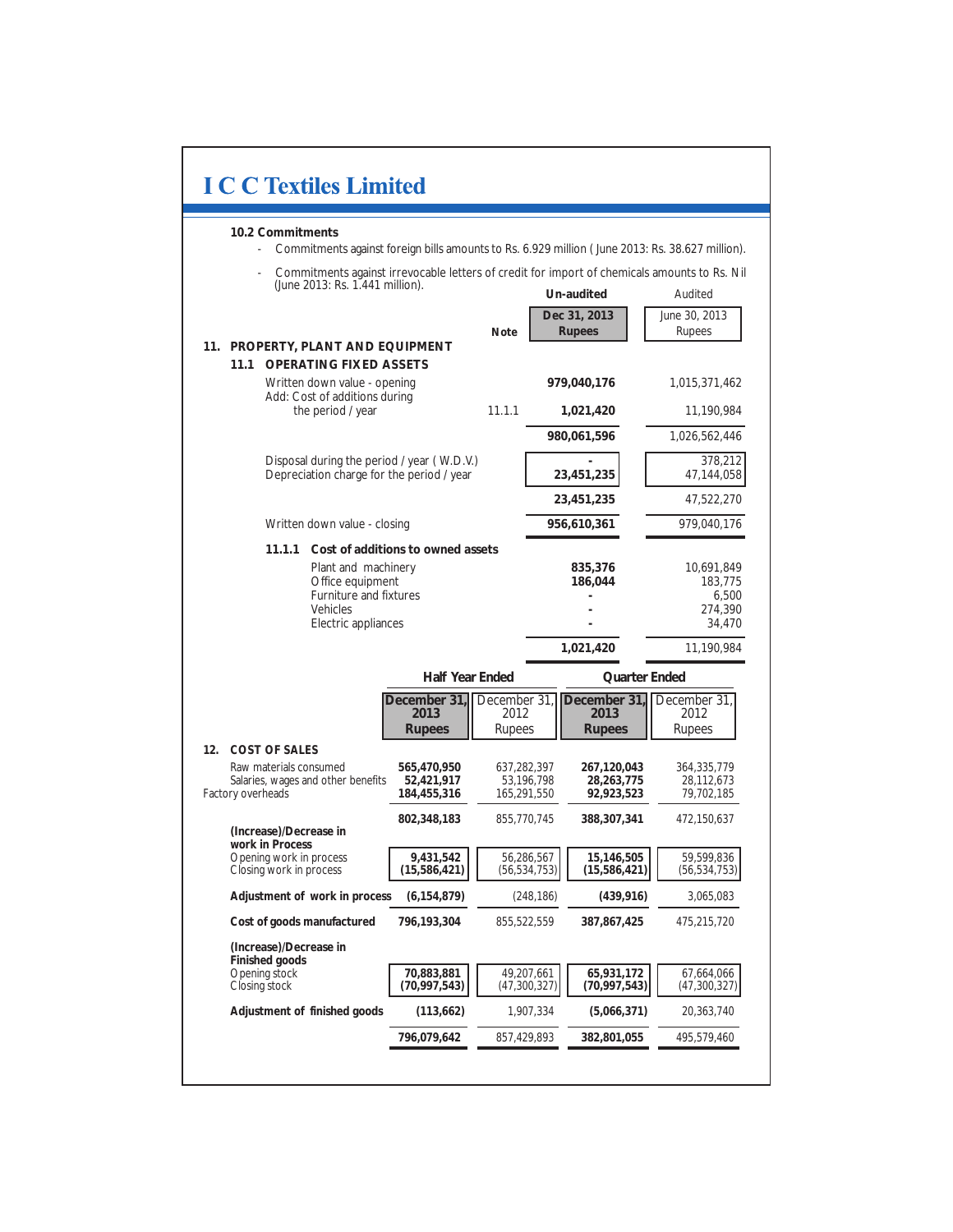| 13. TRANSACTIONS WITH RELATED PARTIES<br>Related parties comprise of associated undertaking, directors and their close family members, executives<br>and major shareholders of the company.                                                                                                                                                                                                                                                                                                                                                                                                                                                                                                                                                                                                                                      |      |                                                                       |                                                                                      |  |
|----------------------------------------------------------------------------------------------------------------------------------------------------------------------------------------------------------------------------------------------------------------------------------------------------------------------------------------------------------------------------------------------------------------------------------------------------------------------------------------------------------------------------------------------------------------------------------------------------------------------------------------------------------------------------------------------------------------------------------------------------------------------------------------------------------------------------------|------|-----------------------------------------------------------------------|--------------------------------------------------------------------------------------|--|
|                                                                                                                                                                                                                                                                                                                                                                                                                                                                                                                                                                                                                                                                                                                                                                                                                                  | Note | Un-audited<br>Dec 31, 2013<br><b>Rupees</b>                           | Un-audited<br>Dec 31, 2012<br>Rupees                                                 |  |
| Significant transactions with related parties<br>during the period are as follows:<br>Long term financing obtained from<br>associated undertaking - interest free<br>Short term borrowing obtained from<br>associated undertaking - interest bearing<br>Interest on short term borrowing debited by<br>associated undertaking<br>Long term financing obtained from<br>directors - interest free<br>Short term borrowing repaid to Ex-sponsors<br>/ directors - interest bearing<br>Interest on short term borrowing obtained<br>from Ex-sponsors / directors<br>Reimbursable expenses incurred on behalf of<br>associated undertaking<br>Reimbursable expenses incurred by<br>associated undertaking<br>13.1 Interest on short term borrowing is charged at the same rates which is charged by the bank to<br>the related party. | 13.1 | 483,973<br>84,322,970<br>2,497,545<br>1,690,536                       | 45,000,000<br>5,500,000<br>2,919,478<br>8,150,000<br>1,205,537<br>3,594,357<br>7,620 |  |
| Significant balances with related parties except as disclosed elsewhere in the financial information<br>are as follows:<br>Receivable from ICC (Private ) Limited<br>- associated undertaking<br>Short term borrowings - associated undertaking                                                                                                                                                                                                                                                                                                                                                                                                                                                                                                                                                                                  |      | Un-audited<br>Dec 31, 2013<br><b>Rupees</b><br>1,560,625<br>9,050,000 | Audited<br>June 30, 2013<br>Rupees<br>2,837,589<br>9,050,000                         |  |
| 14. GENERAL<br>14.1 The figures of condensed interim profit and loss account and condensed interim statement of<br>comprehensive income for the quarters ended 31st December 2013 and 2012 were not subject<br>to limited scope review by the auditors as scope of review covered only the cumulative figures.<br>14.2 This financial information is presented in Pak Rupees, which is the Company's functional and                                                                                                                                                                                                                                                                                                                                                                                                              |      |                                                                       |                                                                                      |  |
| presentation currency.<br>14.3 Figures have been rounded off to the nearest rupee.<br>14.4 Corresponding figures have been re-arranged and / or restated, wherever considered necessary,<br>for the purpose of better presentation of the financial information. However, except as stated in<br>note 3.2, no significant restatement / re-arranging has been made.                                                                                                                                                                                                                                                                                                                                                                                                                                                              |      |                                                                       |                                                                                      |  |
| <b>15. DATE OF AUTHORIZATION</b><br>This condensed interim financial information was authorised for issue on February 28, 2014 by the<br>Board of directors of the Company.                                                                                                                                                                                                                                                                                                                                                                                                                                                                                                                                                                                                                                                      |      |                                                                       |                                                                                      |  |
| <b>Chief Executive</b>                                                                                                                                                                                                                                                                                                                                                                                                                                                                                                                                                                                                                                                                                                                                                                                                           |      |                                                                       | Director                                                                             |  |